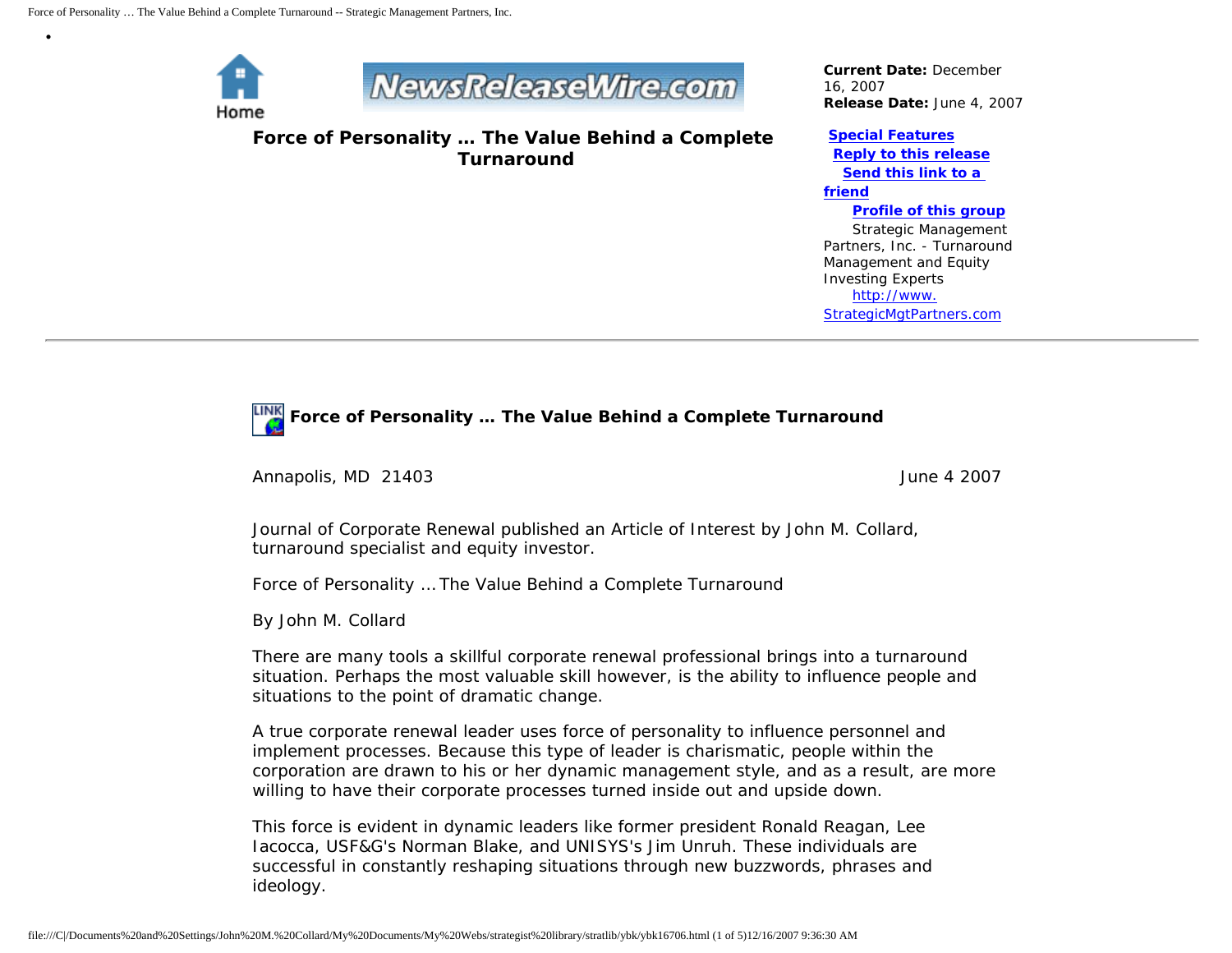Individuals with true force of personality do more than reorganize balance sheets, encourage creditor haircuts, cut costs and declare the company successfully revitalized. They recognize that for genuine corporate vitality, they must first identify a winning strategy, put a tough transition team into place and see their vision through to the finish.

The Dallas Cowboys have had more than their share of championship successes. Behind their consistent winning teams are two of the most charismatic leaders in football history: Tom Landry and Jimmy Johnson. Both of these coaches have adorned their teams with egos that are easily identified with. They set a vision for the team and see that vision through until the height of the winning season. Their efforts are paid with sweet rewards all around.

Experiencing Force of Personality

In the end, it's force of personality that creates a corporate ego that in turn drives dynamic lasting change to corporate culture. You have experienced force of personality before, you just may not be aware of it in action: Nike's "Just Do It," keeps leaders within the company, managers within departments and even consumers on the street on their toes with a driving attitude that says "we will do whatever it takes to get the job done stop beefing about it—and 'Just Do It'."

In a stable or growth setting, a leader finds respect for his or her management reputation and ability to develop people. But let the winds of trouble blow and for a leader to find respect, he or she must have financial credibility, make decisions and precipitate change. All parties who have a stake in the company must fully believe in that leader's ability to preserve and enhance corporate value and stakeholder investment. This value comes from building a permanent team to run the company once the transition is over, therefore putting going concern value into the company.

No leader can turn a company around alone. They will require the support of all stakeholders. When a board of directors or shareholder group is looking for someone to bring enterprising leadership to a trouble situation there are two critical points to consider:

\* Can this leader create a vision and process of accountability so that the stakeholders and managers can embellish these goals and move forward to deliver measurable results?

\* Does this person have a proven track record for revitalizing corporate processes and personnel? Is that charisma the type needed to move mountains at a firm you know?

The [Association of Certified Turnaround Professionals](http://www.actp.org/) provides rigorous accreditation standards for corporate renewal professionals. Much like standards boards set for attorneys, accountants, and the like, certification demonstrates that a Certified Turnaround Professional (CTP) has achieved proficiency within a body of knowledge needed to revitalized troubled companies. It also assures that this person has produced results that can be referenced. While it is no measure of success for your situation,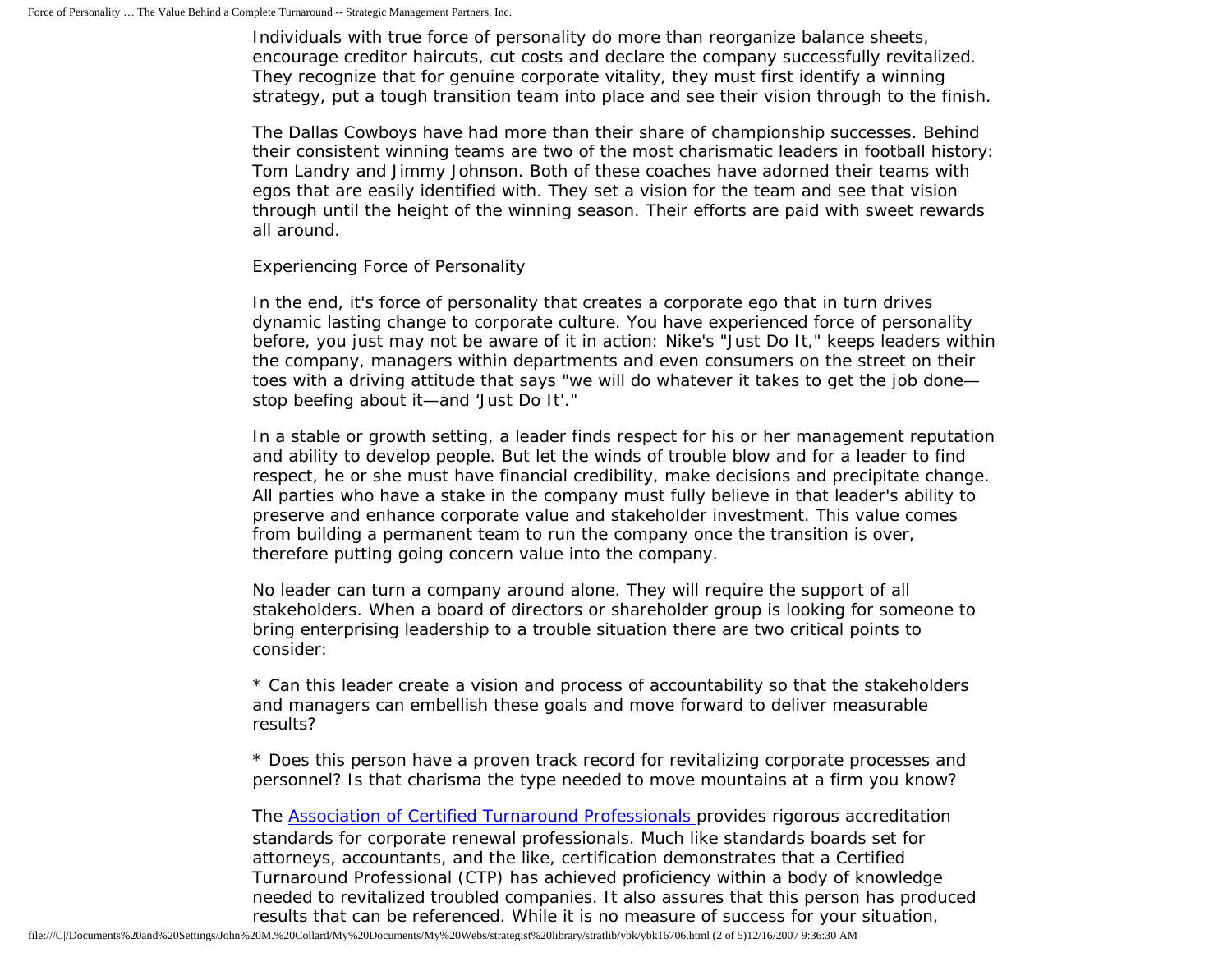certification takes part of the "guess work" out of choosing a charismatic corporate renewal professional. All CTPs must adhere to [CTP Code of Ethics](http://www.actp.org/about/ethics.asp) .

After all, when a company is in trouble, what is needed is someone who can bring management effectiveness back and force accountability. Processes need to be implemented in a way that will eliminate resistive infrastructure and convert the company to some degree of self-management discipline.

This year, we are holding our **Turnaround Management Association** TMA leaders accountable for results, and they have responded. The mid-year results, published in this newsletter, show good progress in both measured results and in preparing a foundation for the future. These leaders can all be proud of their accomplishments. We can all be proud of the resulting benefits to our constituency.

About the Author

John M. Collard, is Chairman of Annapolis, Maryland-based Strategic Management Partners, Inc. (410-263-9100, [www.StrategicMgtPartners.com](http://www.strategicmgtpartners.com/) ), a nationally recognized turnaround management firm specializing in interim executive leadership, asset recovery, and investing in underperforming companies. He is Past Chairman of the Turnaround Management Association, a Certified Turnaround Professional, and brings 35 years senior operating leadership, \$85M asset recovery, 40+ transactions worth \$780M+, and \$80M fund management expertise to run troubled companies, and advise company boards, litigators, institutional and private equity investors.

Reference:

[Library TMA: Force of Personality … The Value Behind a Complete Turnaround](http://www.turnaround.org/news/letter.asp?objectID=2060)

[www.StrategicMgtPartners.com](http://www.strategicmgtpartners.com/)

John M. Collard (Strategist@aol.com) Chairman Strategic Management Partners, Inc. 522 Horn Point Drive Annapolis, MD 21403 Phone : 410-263-9100 Fax : 410-263-6094

[www.StrategicMgtPartners.com](http://www.strategicmgtpartners.com/)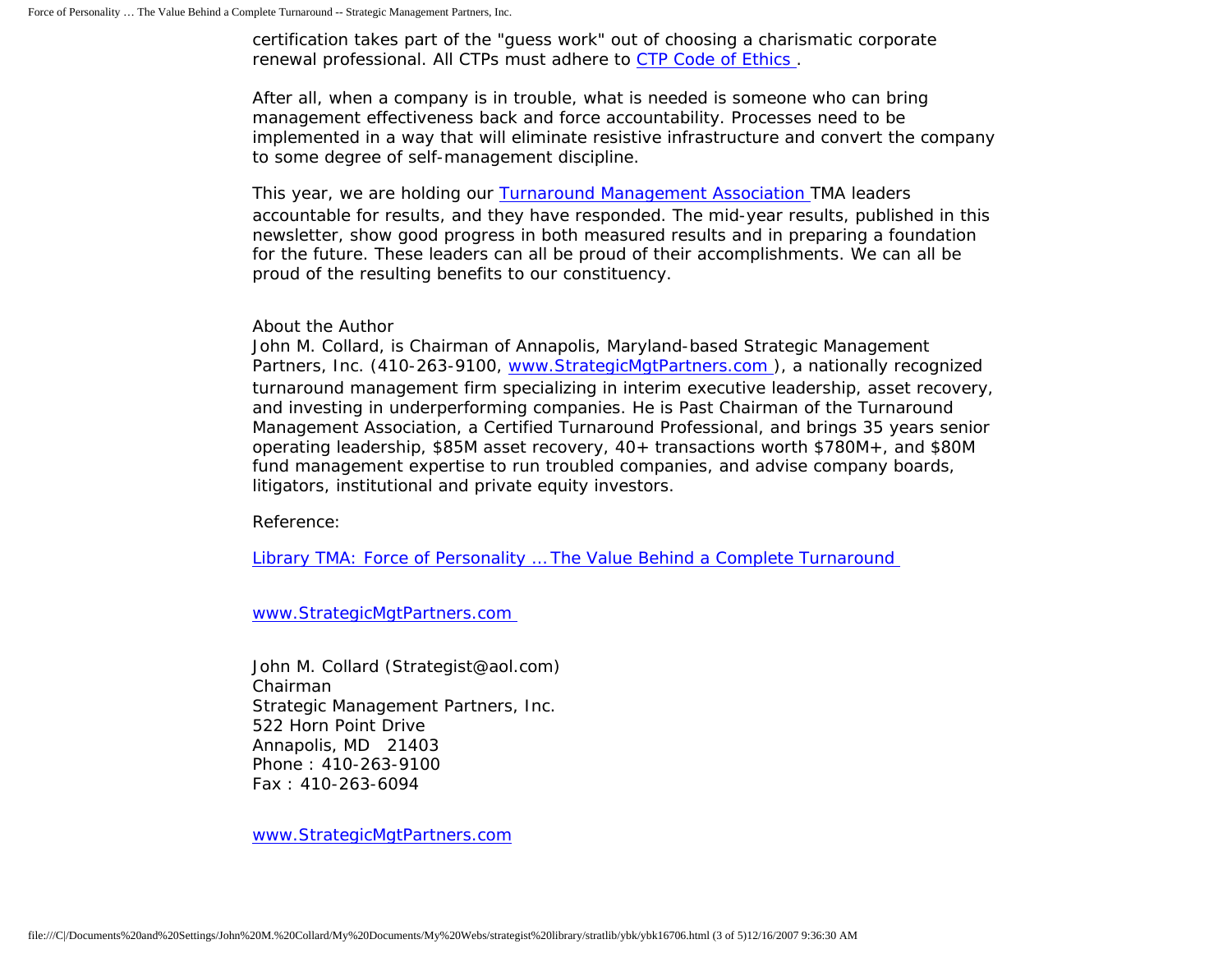Force of Personality … The Value Behind a Complete Turnaround -- Strategic Management Partners, Inc.

More Information [Library TMA: Force of Personality … The Value Behind a Complete](http://www.turnaround.org/news/letter.asp?objectID=2060) 

**[Turnaround](http://www.turnaround.org/news/letter.asp?objectID=2060)** 

[Contact John M. Collard](http://www.expertclick.com/expertClick/contact/default.cfm?Action=ContactExpert&GroupID=1016)  $\Box$ 

[Ask a question with InterviewNetS](http://www.expertclick.com/expertClick/contact/default.cfm?GroupID=1016)M

## **Other experts on these topics:**

- **1. [Management](http://www.expertclick.com/search/default.cfm?SearchCriteria=Management)**
- **2. [Leadership](http://www.expertclick.com/search/default.cfm?SearchCriteria=Leadership)**
- **3. [Planning](http://www.expertclick.com/search/default.cfm?SearchCriteria=Planning)**
- **4. [Invest](http://www.expertclick.com/search/default.cfm?SearchCriteria=Invest)**
- **5. [Strategy](http://www.expertclick.com/search/default.cfm?SearchCriteria=Strategy)**
- **6. [Small Business](http://www.expertclick.com/search/default.cfm?SearchCriteria=Small Business)**
- **7. [Strategic Planning](http://www.expertclick.com/search/default.cfm?SearchCriteria=Strategic Planning)**
- **8. [Advisor](http://www.expertclick.com/search/default.cfm?SearchCriteria=Advisor)**
- **9. [Valuation](http://www.expertclick.com/search/default.cfm?SearchCriteria=Valuation)**
- **10. [Transition](http://www.expertclick.com/search/default.cfm?SearchCriteria=Transition)**
- **11. [Value](http://www.expertclick.com/search/default.cfm?SearchCriteria=Value)**
- **12. [Bankruptcy](http://www.expertclick.com/search/default.cfm?SearchCriteria=Bankruptcy)**
- **13. [Crisis Management](http://www.expertclick.com/search/default.cfm?SearchCriteria=Crisis Management)**
- **14. [Governance](http://www.expertclick.com/search/default.cfm?SearchCriteria=Governance)**
- **15. [Investment Management](http://www.expertclick.com/search/default.cfm?SearchCriteria=Investment Management)**
- **16. [CEO Effectiveness](http://www.expertclick.com/search/default.cfm?SearchCriteria=CEO Effectiveness)**
- **17. [Executive Leadership](http://www.expertclick.com/search/default.cfm?SearchCriteria=Executive Leadership)**
- **18. [Turnaround](http://www.expertclick.com/search/default.cfm?SearchCriteria=Turnaround)**
- **19. [Corporate Change](http://www.expertclick.com/search/default.cfm?SearchCriteria=Corporate Change)**
- **20. [Ethical Issues/Management](http://www.expertclick.com/search/default.cfm?SearchCriteria=Ethical Issues/Management)**
- **21. [Startup](http://www.expertclick.com/search/default.cfm?SearchCriteria=Startup)**